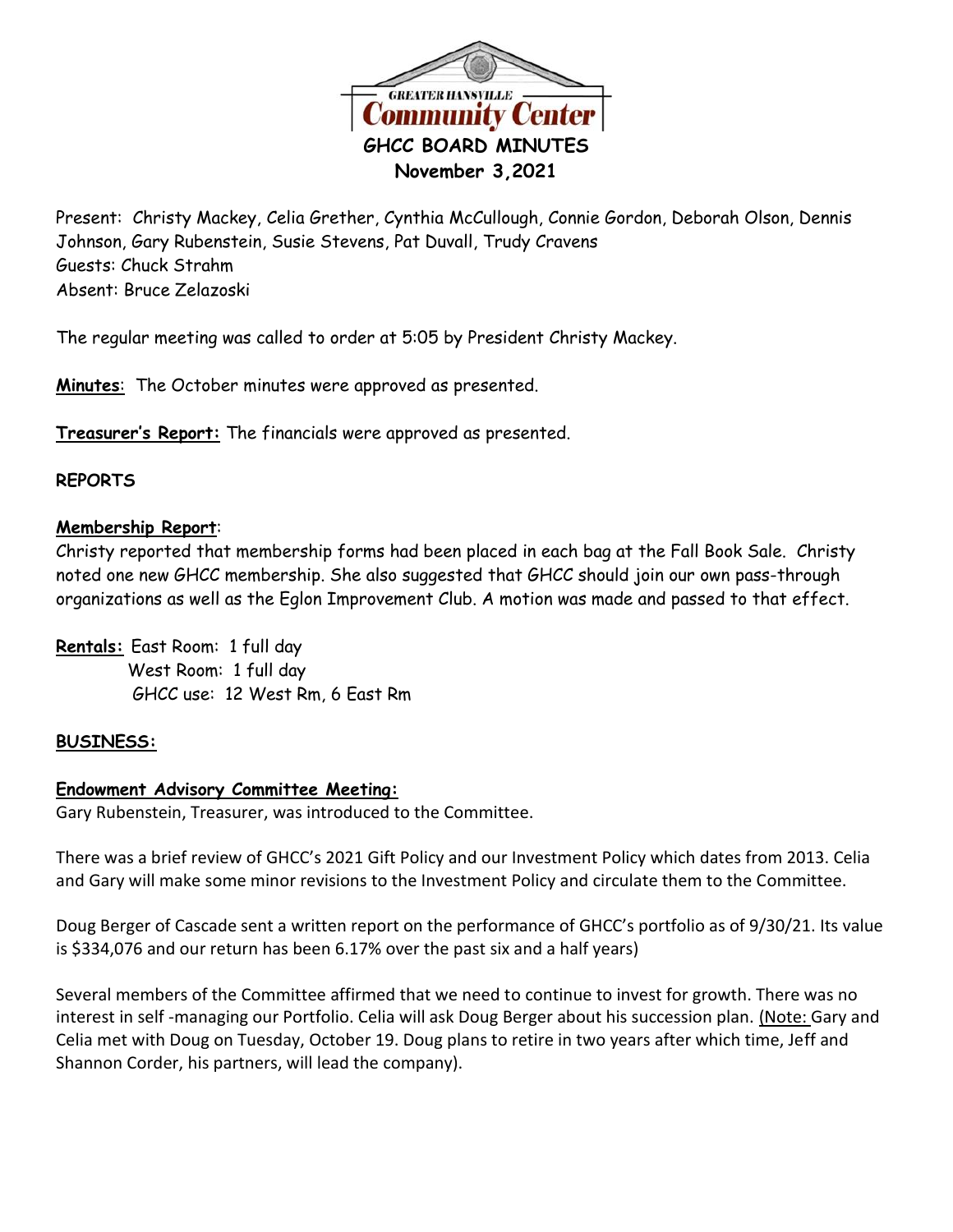**Status of Boathouse Lease:** Upon receipt of a recent draft of a boathouse lease, Christy has sent a list to the Parks Department of the parts that require revision and or negotiation. Our lease has been extended through the end of this year.

**Fall Book Sale**: Many books, 120 jigsaw puzzles plus seven pieces of art were sold to net \$2,291.82.

**Food Drive Update:** Hansville Helping Hands and GHCC volunteers will be onboard to help with the ShareNet Food Drive on November 6.

**NYE Bingo, Christmas:** The NYE Bingo event will not be held due to Covid-19 restrictions plus the fact that Fred Nelson will not be available. An idea for the Children's Holiday event will be discussed by the Events Committee at the Calendar of Events meeting on November 8. Christy has a message in to Michelle Laboda to see if it would be possible to have a firetruck come to the Community Center for this event.

**2022 Events Committee Meeting Update:** The Events Committee met on November 1 to discuss and determine the 2022 calendar. It was decided that the following events would be scheduled pending Covid-19 protocols:

Neighbor's Lunches (begin anew in March)

# **Community Meals**

Valentine's Day Dinner (February 14) Cinco de Mayo (May 5) Chili Cook-Off (September 17 to benefit the Buck Lake Native Garden) Free Soup Dinner (June 4) Fourth of July Pancake Breakfast (July 4)

# **Kid's Events**

Pinewood Derby (Workshop February 12; Derby February 19) Halloween Children's Christmas Car Show/PIP (July 17) S'Mores Party (July) Book Sales (June 24 – 26 and October 10 – 18) Rummage Sale (August 1 – 15) Food Drives (November and in the spring)

Susie's "New Event/Program Ideas" list was presented to the committee for discussion

**Online Rummage Sale Update**: A new labeling system has been created by MJ Strahm for locating sale items when potential buyers come to the boathouse. Forty new items have recently been added to the online catalog.